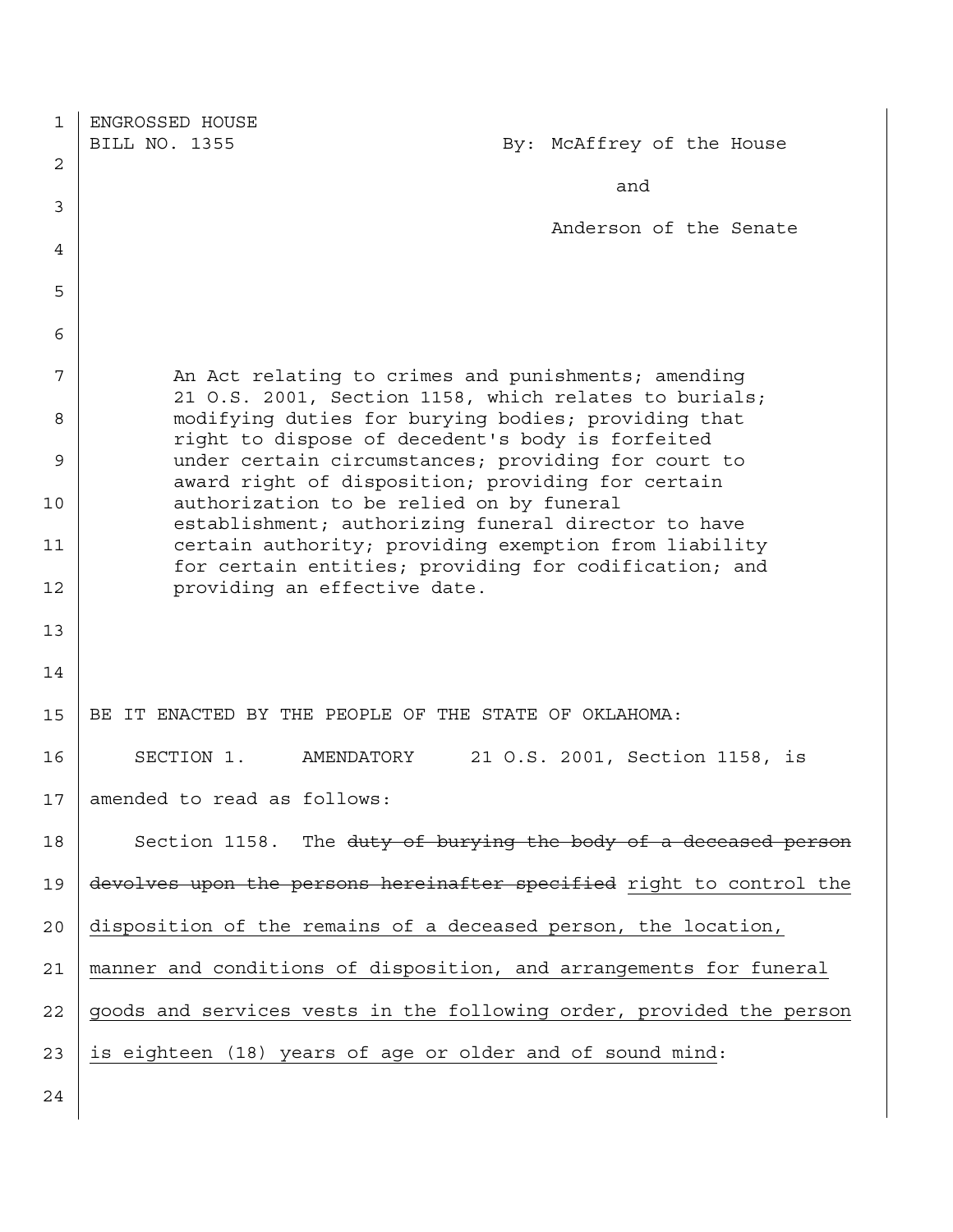| 1  | The person or persons designated in subsection B of Section<br>1.    |
|----|----------------------------------------------------------------------|
| 2  | 1151 of this title. decedent, provided the decedent has entered into |
| 3  | a pre-need funeral services contract or executed a written document  |
| 4  | that meets the requirements of the State of Oklahoma;                |
| 5  | If the deceased was married at the time of his or her death,<br>2.   |
| 6  | the duty of burial devolves upon the spouse of the deceased. A       |
| 7  | representative appointed by the decedent by means of an executed and |
| 8  | witnessed written document meeting the requirements of the State of  |
| 9  | Oklahoma;                                                            |
| 10 | 3. If the deceased was not married, but left any kindred, the        |
| 11 | duty of burial devolves upon any person or persons in the same       |
| 12 | degree nearest of kin to the deceased, being of adult age, and       |
| 13 | possessed of sufficient means to defray the necessary expenses. The  |
| 14 | surviving spouse;                                                    |
| 15 | If the deceased left no spouse, nor kindred, answering to<br>4.      |
| 16 | the foregoing description, the duty of burial devolves upon the      |
| 17 | officer conducting an inquest upon the body of the deceased, if any  |
| 18 | such inquest is held; if none, then upon the persons charged with    |
| 19 | the support of the poor in the locality in which the death occurs.   |
| 20 | The sole surviving adult child of the decedent whose whereabouts is  |
| 21 | reasonably ascertained or if there is more than one adult child of   |
| 22 | the decedent, the majority of the surviving adult children whose     |
| 23 | whereabouts are reasonably ascertained;                              |
| 24 |                                                                      |

ENGR. H. B. NO. 1355 Page 2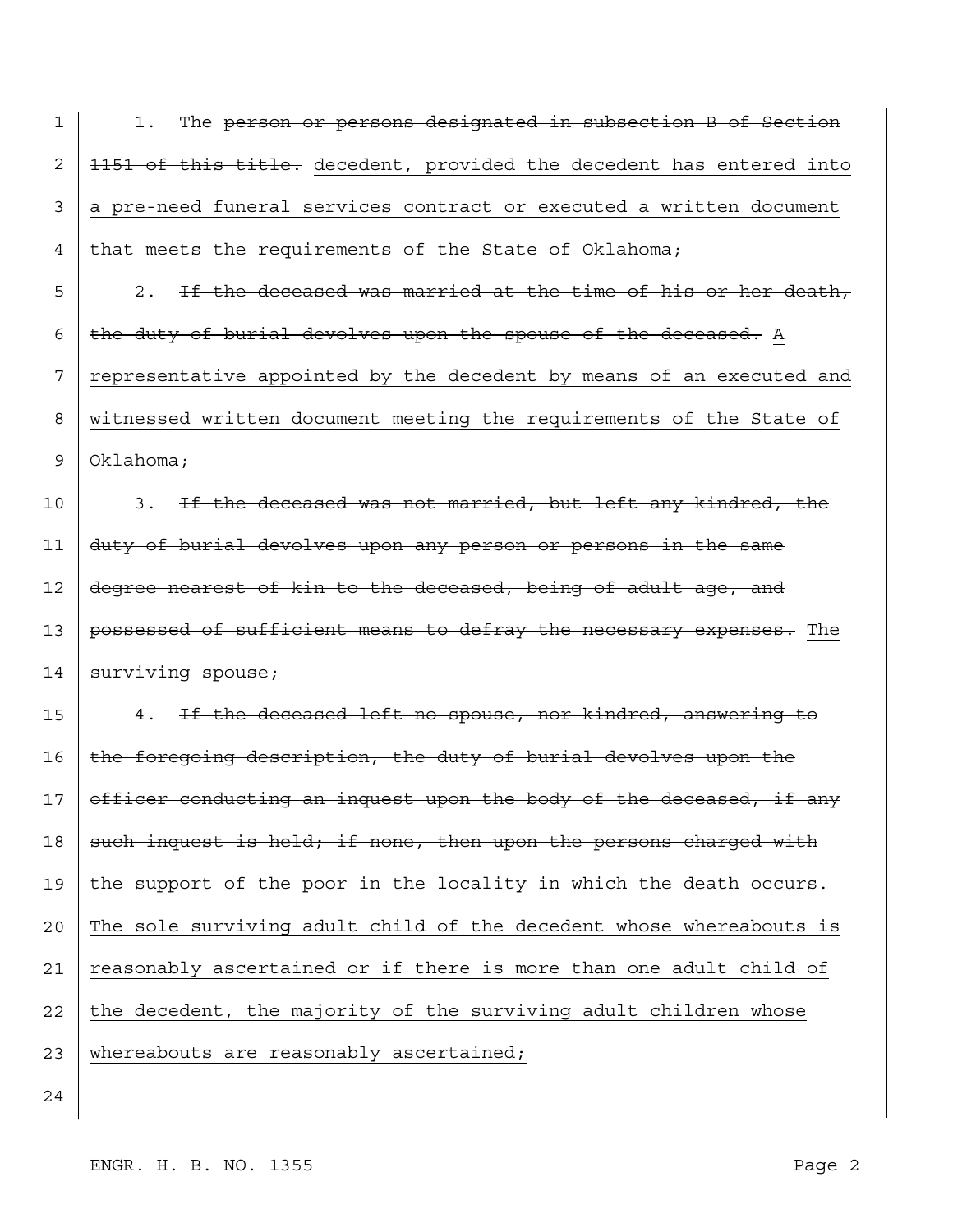| 1  | 5. In case the person upon whom the duty of burial is cast by        |
|----|----------------------------------------------------------------------|
| 2  | the foregoing provisions omits to make such burial within a          |
| 3  | reasonable time, the duty devolves upon the person next specified,   |
| 4  | and if all omit to act, it devolves upon the tenant, or, if there be |
| 5  | no tenant, upon the owner of the premises where the death occurs or  |
| 6  | the body is found The surviving parent or parents of the decedent,   |
| 7  | whose whereabouts are reasonably ascertained;                        |
| 8  | The surviving adult brother or sister of the decedent whose<br>6.    |
| 9  | whereabouts is reasonably ascertained, or if there is more than one  |
| 10 | adult sibling of the decedent, the majority of the adult surviving   |
| 11 | siblings, whose whereabouts are reasonably ascertained;              |
| 12 | The guardian of the person of the decedent at the time of<br>7.      |
| 13 | the death of the decedent, if one had been appointed;                |
| 14 | The person in the classes of the next degree of kinship, in<br>8.    |
| 15 | descending order, under the laws of descent and distribution to      |
| 16 | inherit the estate of the decedent. If there is more than one        |
| 17 | person of the same degree, any person of that degree may exercise    |
| 18 |                                                                      |
|    | the right of disposition;                                            |
| 19 | If the decedent was an indigent person or other person the<br>9.     |
| 20 | final disposition of whose body is the financial responsibility of   |
| 21 | the state or a political subdivision of the state, the public        |
| 22 | officer or employee responsible for arranging the final disposition  |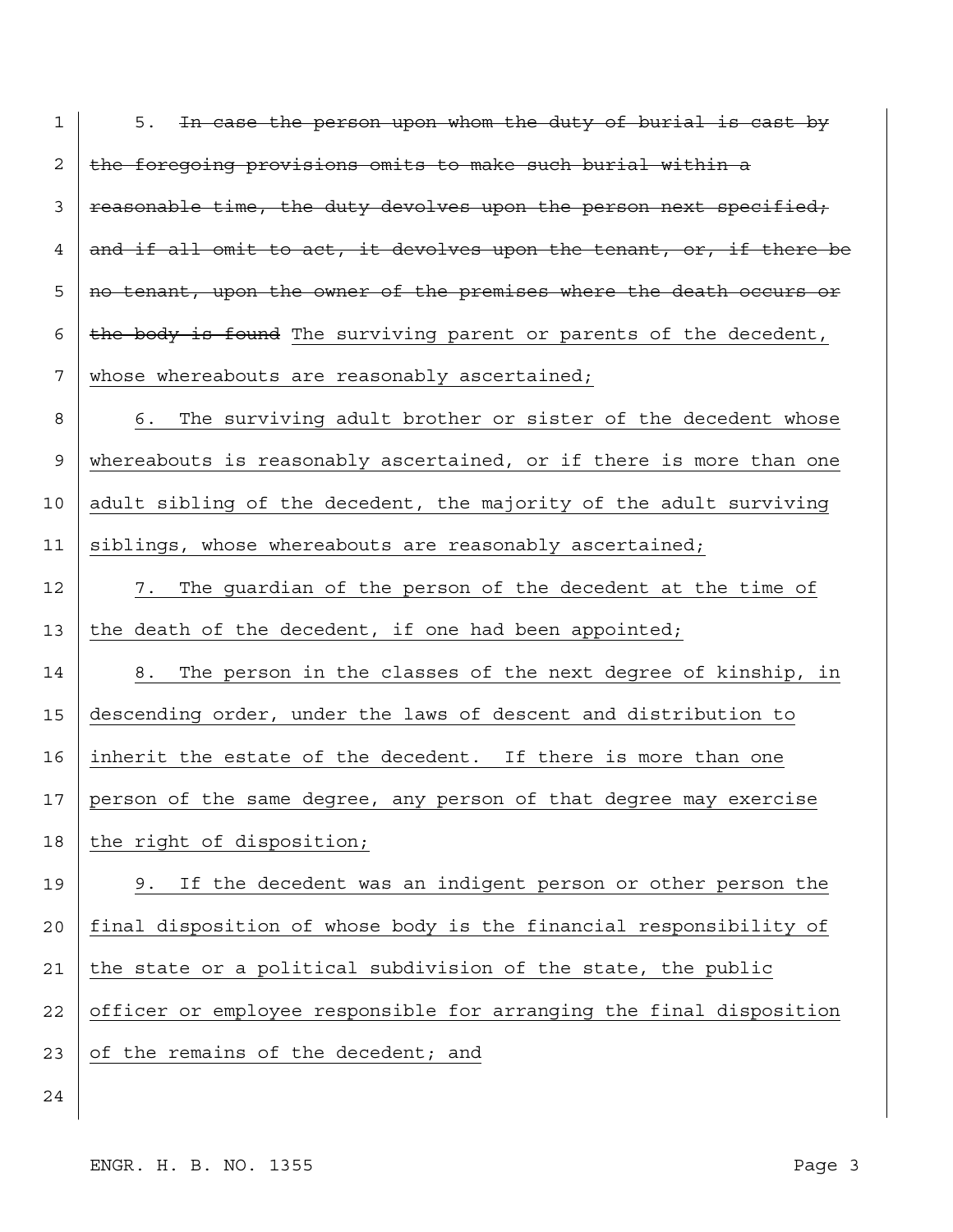1 2 3 4 5 6 7 8 9 10 11 12 13 14 15 16 17 18 19 20 21 22 10. In the absence of any person under paragraphs 1 through 9 of this section, any other person willing to assume the responsibilities to act and arrange the final disposition of the remains of the decedent, including the personal representative of the estate of the decedent or the funeral director with custody of the body, after attesting in writing that a good-faith effort has been made to no avail to contact the individuals under paragraphs 1 through 9 of this section. SECTION 2. NEW LAW A new section of law to be codified in the Oklahoma Statutes as Section 1151a of Title 21, unless there is created a duplication in numbering, reads as follows: Any person entitled by law to the right to dispose of the body of the decedent shall forfeit that right, and the right shall be passed on to the next qualifying person as listed in Section 1158 of Title 21 of the Oklahoma Statutes, in the following circumstances: 1. Any person charged with first or second degree murder or voluntary manslaughter in connection with the death of the decedent, and whose charges are known to the funeral director; provided, however that if the charges against such person are dropped, or if such person is acquitted of the charges, the right of disposition shall be returned to the person; 2. Any person who does not exercise the right of disposition

23 within three (3) days of notification of the death of the decedent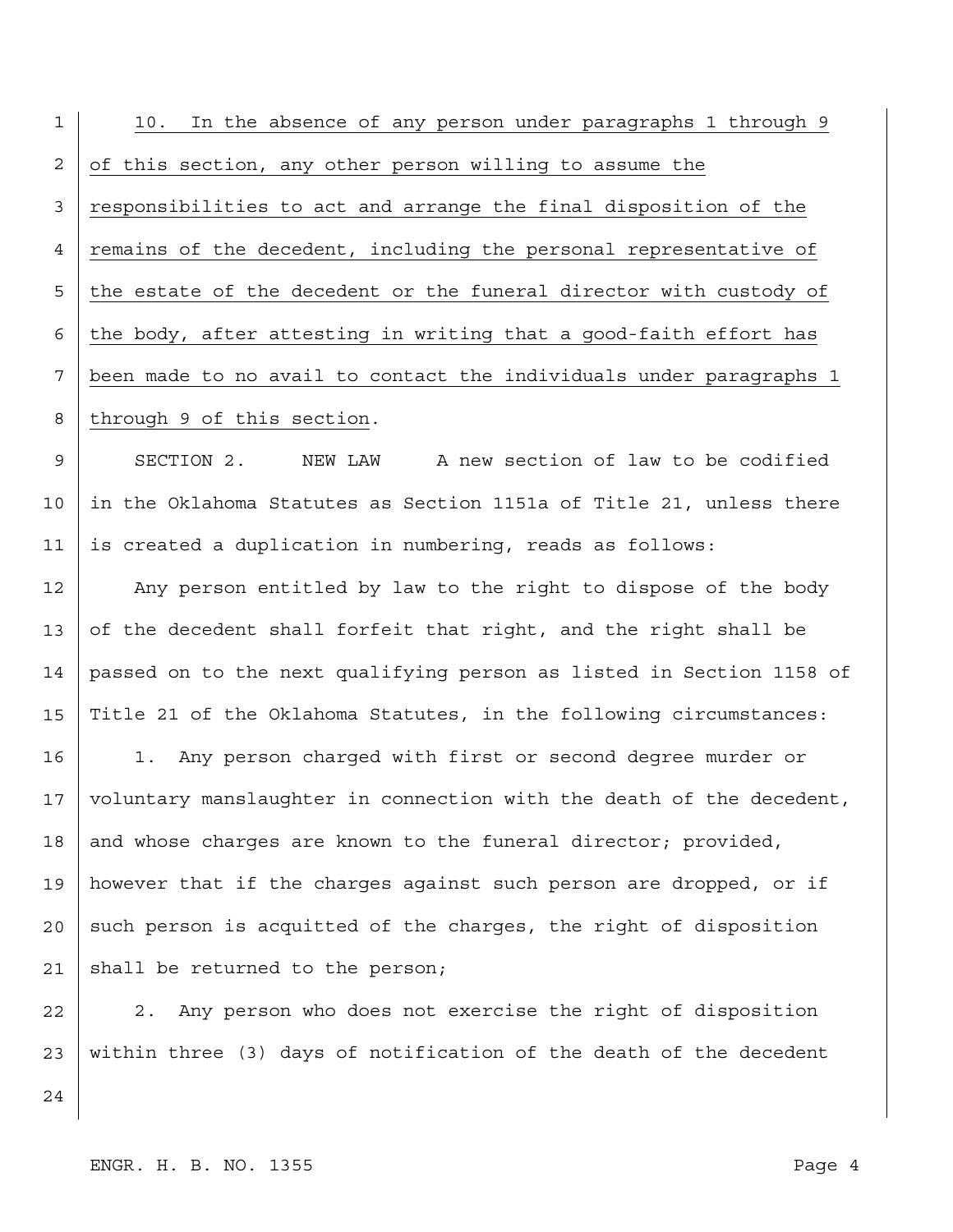1 2 or within five (5) days of the death of the decedent, whichever is earlier; or

3 4 5 6 7 8 9 3. If the district court, pursuant to Title 58 of the Oklahoma Statutes, determines that the person entitled to the right of disposition and the decedent were estranged at the time of death. For purposes of this paragraph, "estranged" means a physical and emotional separation from the decedent at the time of death that clearly demonstrates an absence of due affection, trust and regard for the decedent.

10 11 12 SECTION 3. NEW LAW A new section of law to be codified in the Oklahoma Statutes as Section 1158a of Title 21, unless there is created a duplication in numbering, reads as follows:

13 14 15 16 17 18 19 The district court for the county where the decedent resided may award the right of disposition to the person determined by the court to be the most fit and appropriate to carry out the right of disposition, and may make decisions regarding the remains of the decedent if those sharing the right of disposition cannot agree. The following provisions shall apply to the determination of the court under this section:

20 21 22 23 1. If the persons holding the right of disposition are two or more persons with the same relationship to the decedent and cannot, by majority vote, make a decision regarding the disposition of the remains of the decedent, any of the persons or a funeral director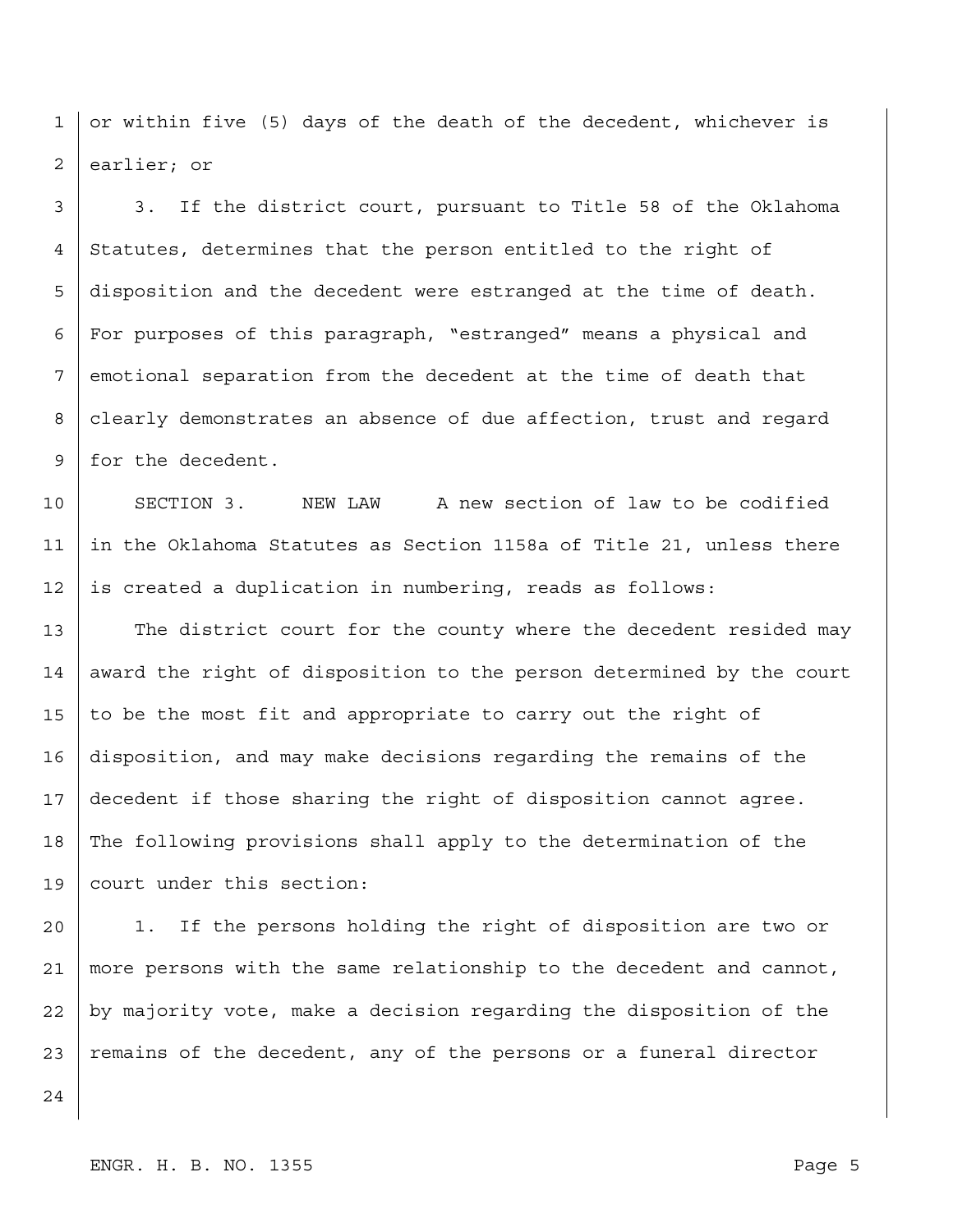| 1  | with custody of the remains may file a petition asking the district   |
|----|-----------------------------------------------------------------------|
| 2  | court to make a determination in the matter;                          |
| 3  | In making a determination under this section, the district<br>2.      |
| 4  | court shall consider the following:                                   |
| 5  | the reasonableness and practicality of the proposed<br>a.             |
| 6  | funeral arrangements and disposition,                                 |
| 7  | the degree of the personal relationship between the<br>b.             |
| 8  | decedent and each person claiming the right of                        |
| 9  | disposition,                                                          |
| 10 | the desires of the person or persons who are ready,<br>$\mathsf{C}$ . |
| 11 | willing and able to pay the cost of the funeral                       |
| 12 | arrangements and disposition,                                         |
| 13 | the convenience and needs of other families and<br>d.                 |
| 14 | friends wishing to pay respects,                                      |
| 15 | the desires of the decedent, and<br>е.                                |
| 16 | f.<br>the degree to which the funeral arrangements would              |
| 17 | allow maximum participation by all wishing to pay                     |
| 18 | respect;                                                              |
| 19 | In the event of a dispute regarding the right of<br>3.                |
| 20 | disposition, a funeral director shall not be liable for refusing to   |
| 21 | accept the remains or to inter or otherwise dispose of the remains    |
| 22 | of the decedent or complete the arrangements for the final            |
| 23 | disposition of the remains until the funeral director receives a      |
| 24 | court order or other written agreement signed by the parties in the   |

ENGR. H. B. NO. 1355 Page 6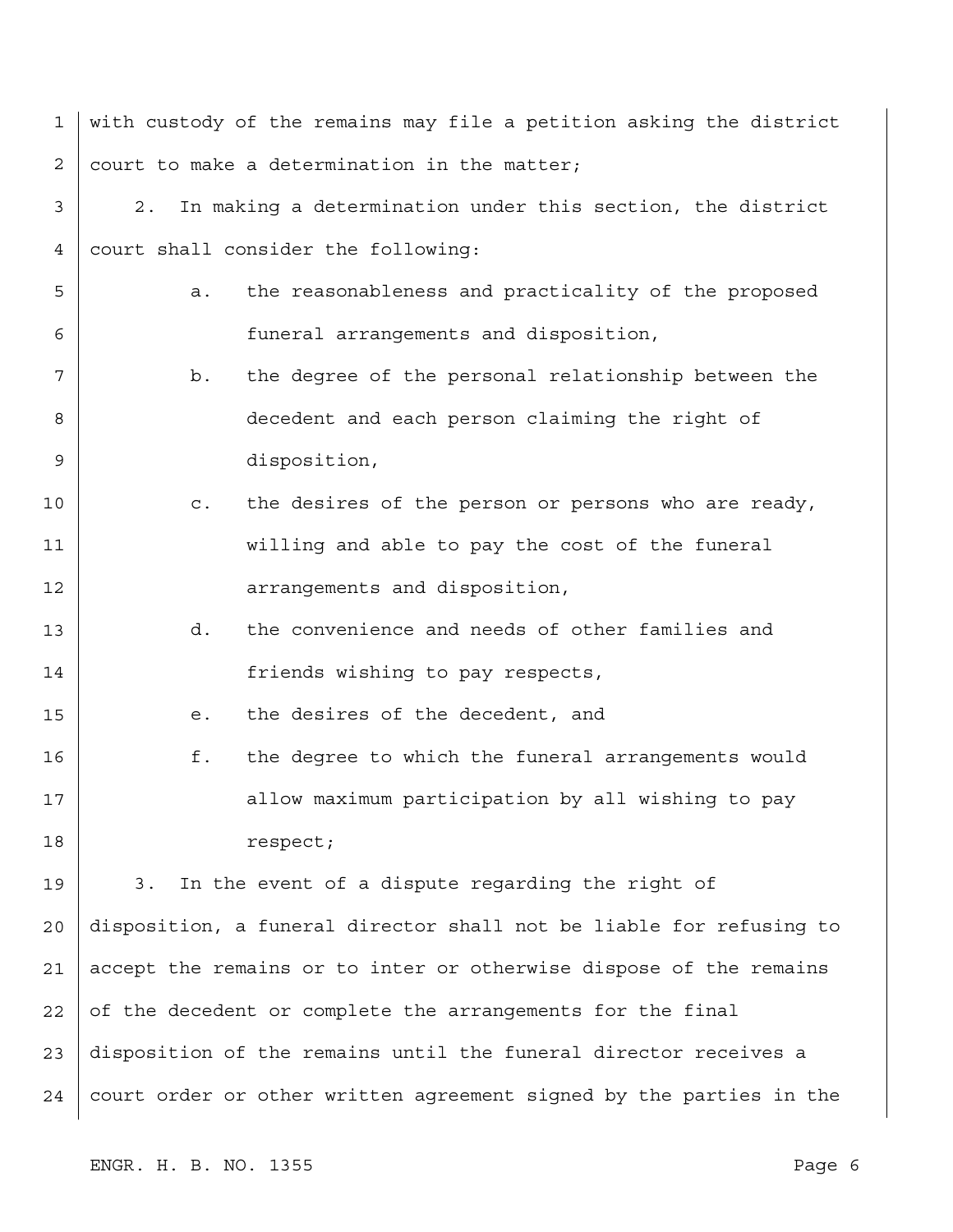1 2 3 4 5 6 7 8 9 10 11 12 13 14 disagreement that decides the final disposition of the remains. If the funeral director retains the remains for final disposition while the parties are in disagreement, the funeral director may embalm, refrigerate, or shelter the body in order to preserve it while awaiting the final decision of the district court and may add the cost of embalming, refrigeration or sheltering to the final disposition costs. If a funeral director brings an action under this section, the funeral director may add the legal fees and court costs associated with a petition under this section to the cost of final disposition. This section shall not be construed to require or to impose a duty on a funeral director to bring an action under this section. A funeral director shall not be held criminally or civilly liable for choosing not to bring an action under this section; and

15 16 17 18 19 20 21 22 23 4. Except to the degree it may be considered by the district court under subparagraph c of paragraph 2 of this section, the fact that a person has paid or agreed to pay for all or part of the funeral arrangements and final disposition does not give that person a greater right to the right of disposition than the person would otherwise have. The personal representative of the estate of the decedent does not, by virtue of being the personal representative, have a greater claim to the right of disposition than the person would otherwise have.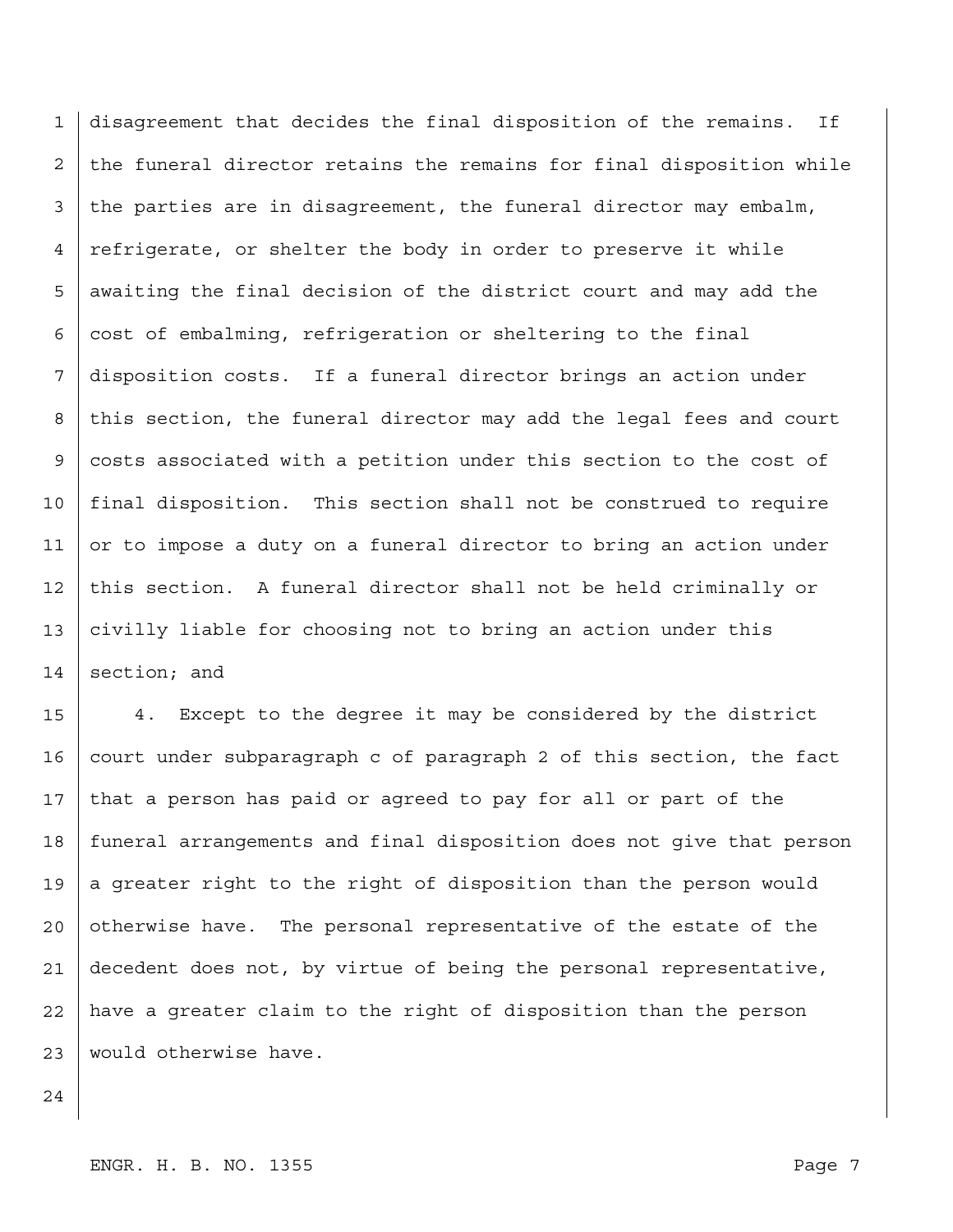1 2 3 SECTION 4. NEW LAW A new section of law to be codified in the Oklahoma Statutes as Section 1158b of Title 21, unless there is created a duplication in numbering, reads as follows:

4 5 6 7 8 9 10 11 12 13 14 15 16 17 18 19 20 21 22 Any person signing a funeral service agreement, cremation authorization form, or any other authorization for disposition shall be deemed to warrant the truthfulness of any facts set forth therein, including the identity of the decedent whose remains are to be buried, cremated, or otherwise disposed of, and the authority of the person to order such disposition. A funeral establishment shall have the right to rely on such funeral service contract or authorization and shall have the authority to carry out the instructions of the person or persons who the funeral director reasonably believes holds the right of disposition. The funeral director shall have no responsibility to contact or to independently investigate the existence of any next of kin or relative of the decedent. If there is more than one person in a class who are equal in priority and the funeral director has no knowledge of any objection by other members of such class, the funeral director shall be entitled to rely on and act according to the instructions of the first person in the class to make funeral and disposition arrangements; provided that no other person in such class provides written notice of objections to the funeral director.

- 23
- 24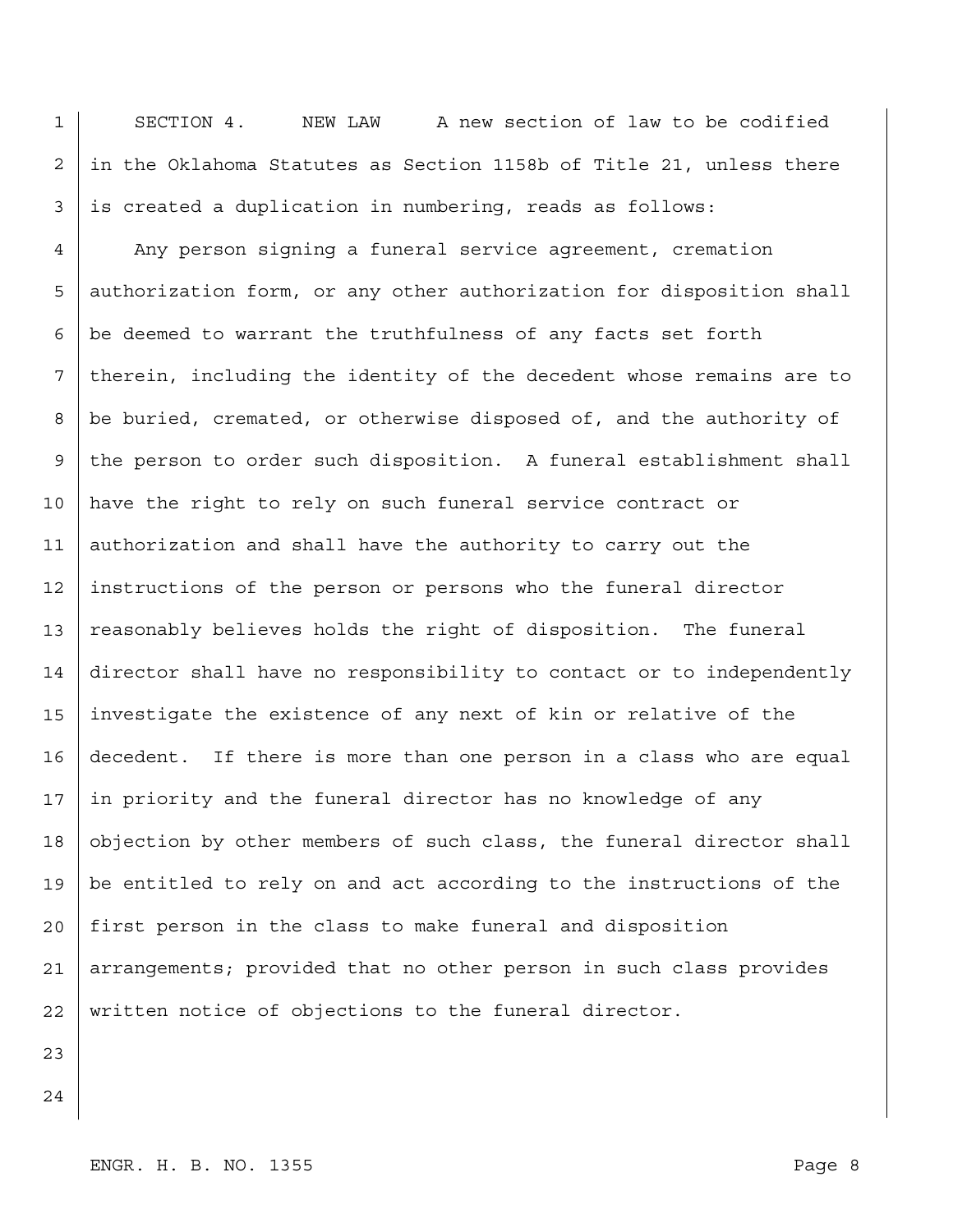1 2 3 SECTION 5. NEW LAW A new section of law to be codified in the Oklahoma Statutes as Section 1158c of Title 21, unless there is created a duplication in numbering, reads as follows:

4 5 6 7 A funeral director shall have complete authority to control the final disposition and to proceed under this act to recover reasonable charges for the final disposition when both of the following apply:

8 9 10 11 12 1. The funeral director has actual knowledge that none of the persons described in paragraphs 1 through 7 of Section 1158 of Title 21 of the Oklahoma Statutes exist or that none of the persons so described whose whereabouts are reasonably ascertained, can be found; and

13 14 15 16 17 2. The appropriate public or court authority fails to assume responsibility for disposition of the remains within thirty-six (36) hours after having been given written notice of the facts. Written notice may be delivered by hand, United States mail, facsimile transmission or electronic mail.

18 19 20 SECTION 6. NEW LAW A new section of law to be codified in the Oklahoma Statutes as Section 1158d of Title 21, unless there is created a duplication in numbering, reads as follows:

21 22 23 No funeral establishment or funeral director who relies in good faith upon the instructions of an individual claiming the right of disposition shall be subject to criminal or civil liability or